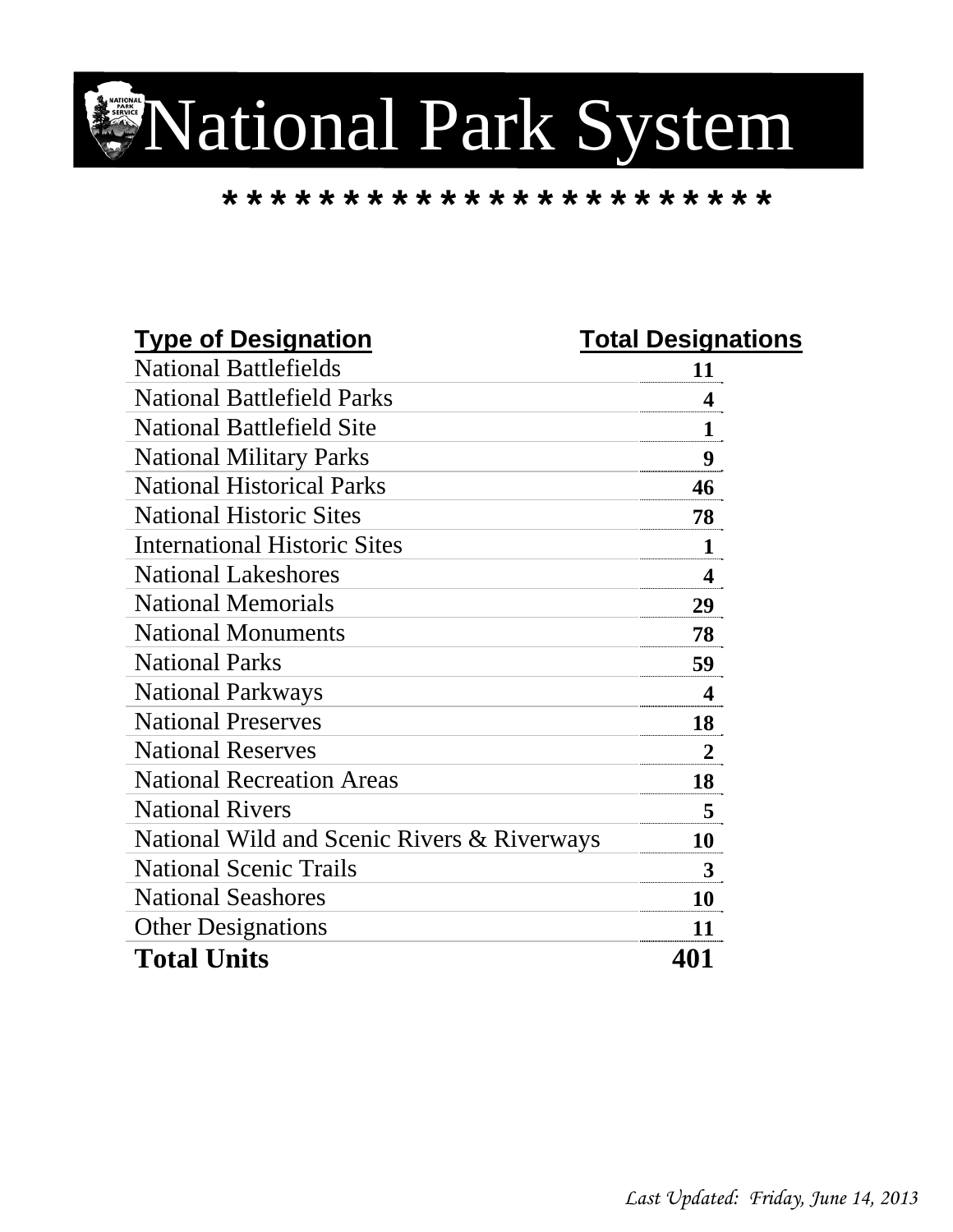#### **NATIONAL BATTLEFIELDS (11)**

- 1. Antietam, Maryland
- 2. Big Hole, Montana
- 3. Cowpens, South Carolina
- 4. Fort Donelson, Tennessee-Kentucky
- 5. Fort Necessity, Pennsylvania
- 6. Monocacy, Maryland
- 7. Moores Creek, North Carolina
- 8. Petersburg, Virginia
- 9. Stones River, Tennessee
- 10. Tupelo, Mississippi
- 11. Wilson's Creek, Missouri

#### **NATIONAL BATTLEFIELD PARKS (4)**

- 1. Kennesaw Mountain, Georgia
- 2. Manassas, Virginia
- 3. Richmond, Virginia
- 4. River Raisin, Michigan

#### **NATIONAL BATTLEFIELD SITE (1)**

1. Brices Cross Roads, Mississippi

#### **NATIONAL MILITARY PARKS (9)**

- 1. Chickamauga and Chattanooga, Georgia-Tennessee
- 2. Fredericksburg and Spotsylvania County Battlefields Memorial, Virginia
- 3. Gettysburg, Pennsylvania
- 4. Guilford Courthouse, North Carolina
- 5. Horseshoe Bend, Alabama
- 6. Kings Mountain, South Carolina
- 7. Pea Ridge, Arkansas
- 8. Shiloh, Tennessee
- 9. Vicksburg, Mississippi

#### **NATIONAL HISTORICAL PARKS (46)**

- 1. Abraham Lincoln Birthplace, Kentucky
- 2. Adams, Massachusetts
- 3. Appomattox Court House, Virginia
- 4. Boston, Massachusetts
- 5. Cane River Creole NHP and Heritage Area, Louisiana
- 6. Cedar Creek & Belle Grove, Virginia
- 7. Chaco Culture, New Mexico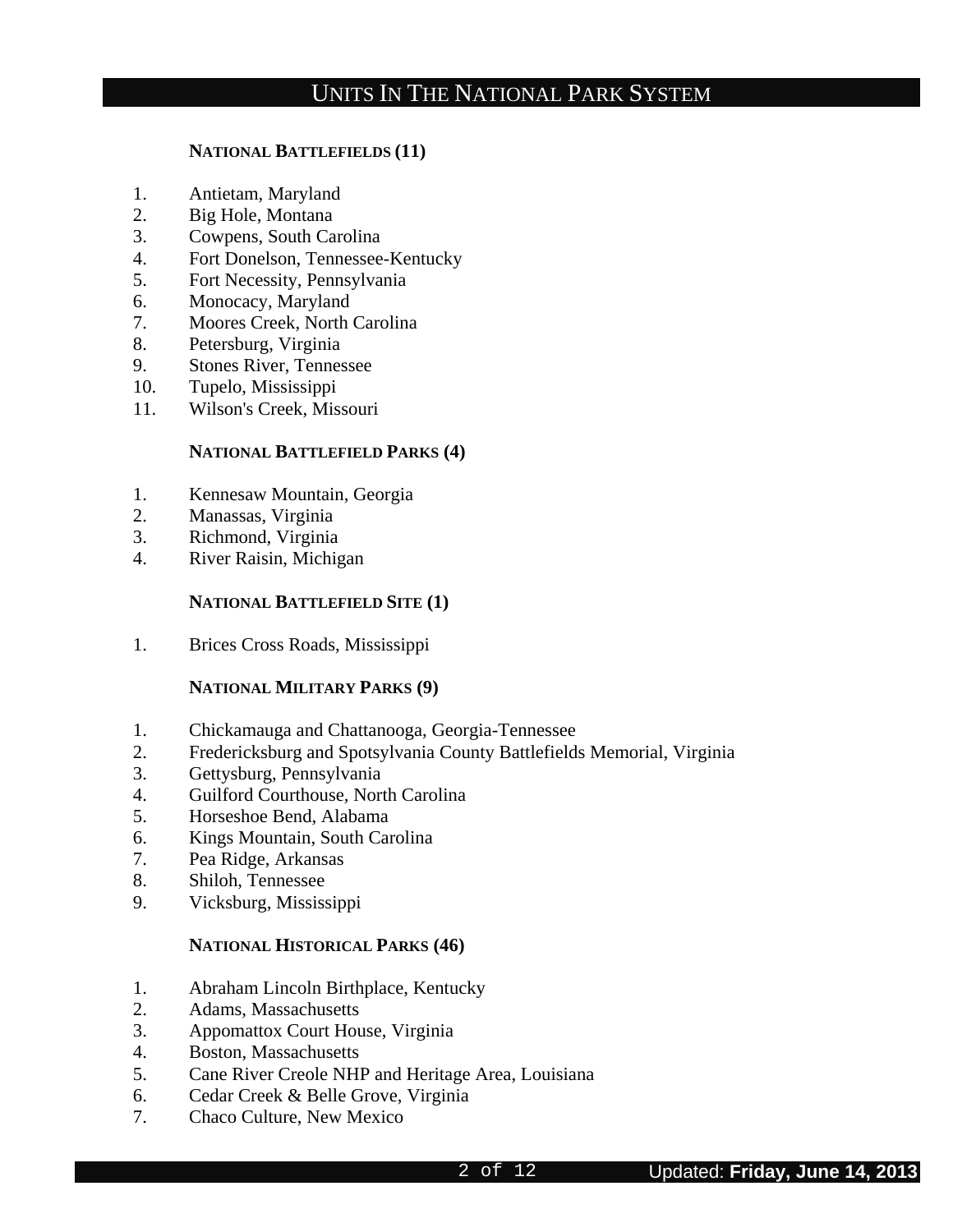- 8. Chesapeake and Ohio Canal, Maryland-West Virginia-District of Columbia
- 9. Colonial, Virginia
- 10. Cumberland Gap, Kentucky-Tennessee-Virginia
- 11. Dayton Aviation Heritage, Ohio
- 12. George Rogers Clark, Indiana
- 13. Harpers Ferry, West Virginia-Maryland
- 14. Hopewell Culture, Ohio
- 15. Independence, Pennsylvania
- 16. Jean Lafitte NHP and Preserve, Louisiana
- 17. Kalaupapa, Hawaii
- 18. Kaloko-Honokohau, Hawaii
- 19. Keweenaw, Michigan
- 20. Klondike Gold Rush, Alaska-Washington
- 21. Lewis & Clark, Oregon, Washington
- 22. Lowell, Massachusetts
- 23. Lyndon B. Johnson, Texas
- 24. Marsh-Billings-Rockefeller, Vermont
- 25. Minute Man, Massachusetts
- 26. Morristown, New Jersey
- 27. Natchez, Mississippi
- 28. New Bedford Whaling, Massachusetts
- 29. New Orleans Jazz, Louisiana
- 30. Nez Perce, Idaho
- 31. Palo Alto Battlefield, Texas
- 32. Paterson Great Falls, New Jersey
- 33. Pecos, New Mexico
- 34. Pu'uhonua o Hōnaunau, Hawaii (formerly, City of Refuge)
- 35. Rosie the Riveter/World War II Home Front, Richmond, California
- 36. Salt River Bay NHP & Ecological Preserve, St. Croix, Virgin Islands
- 37. San Antonio Missions, Texas
- 38. San Francisco Maritime, California
- 39. San Juan Island, Washington
- 40. Saratoga, New York
- 41. Sitka, Alaska
- 42. Thomas Edison, New Jersey
- 43. Tumacacori, Arizona
- 44. Valley Forge, Pennsylvania
- 45. War in the Pacific, Guam
- 46. Women's Rights, New York

#### **NATIONAL HISTORIC SITES (78)**

- 1. Allegheny Portage Railroad, Pennsylvania
- 2. Andersonville, Georgia
- 3. Andrew Johnson, Tennessee
- 4. Bent's Old Fort, Colorado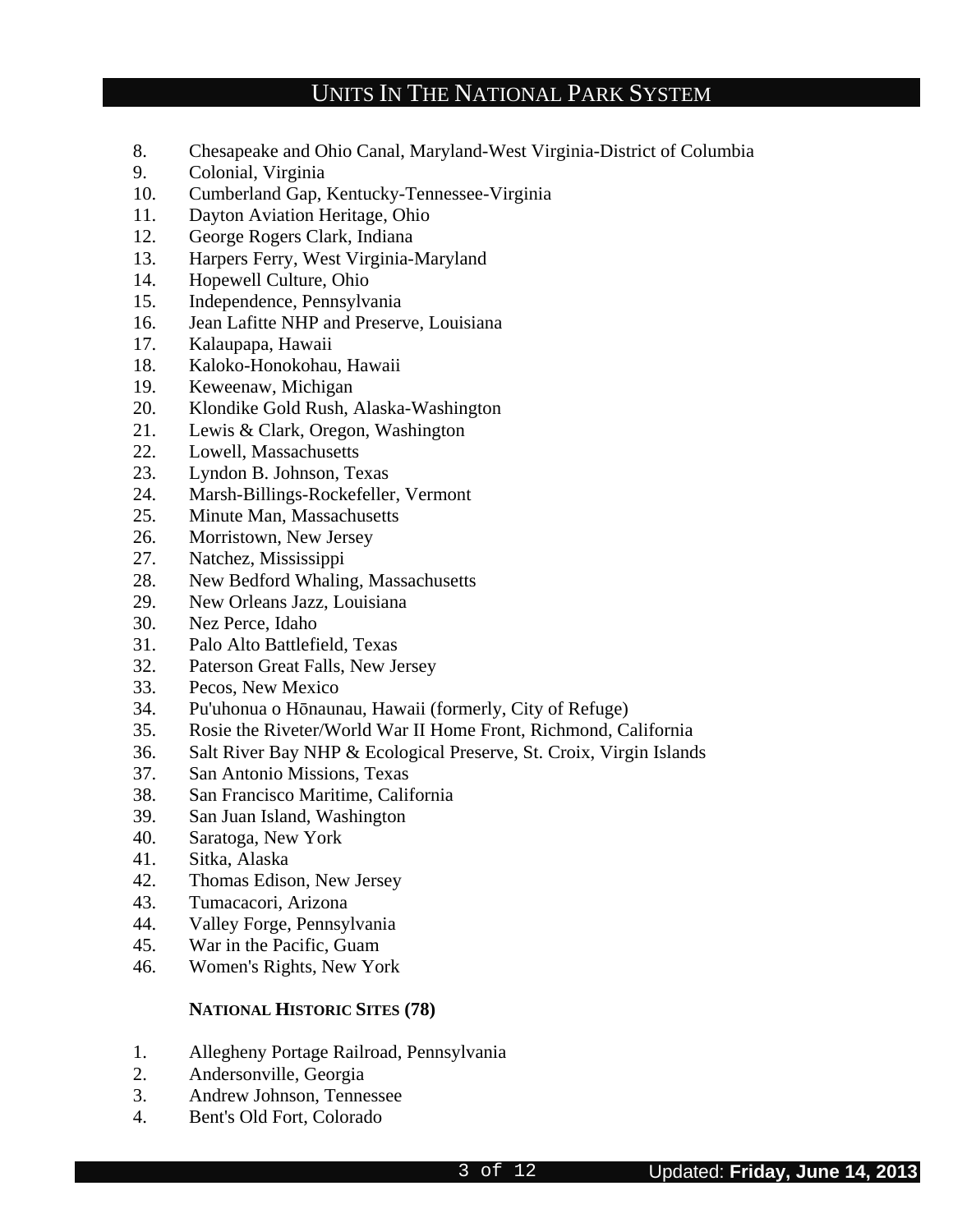- 5. Boston African American, Massachusetts
- 6. Brown v. Board of Education, Kansas
- 7. Carl Sandburg Home, North Carolina
- 8. Carter G. Woodson Home, District of Columbia
- 9. Charles Pinckney, South Carolina
- 10. Christiansted, Virgin Islands
- 11. Clara Barton, Maryland
- 12. Edgar Allan Poe, Pennsylvania
- 13. Eisenhower, Pennsylvania
- 14. Eleanor Roosevelt, New York
- 15. Eugene O'Neill, California
- 16. First Ladies, Canton, Ohio
- 17. Ford's Theatre, District of Columbia
- 18. Fort Bowie, Arizona
- 19. Fort Davis, Texas
- 20. Fort Laramie, Wyoming
- 21. Fort Larned, Kansas
- 22. Fort Point, California
- 23. Fort Raleigh, North Carolina
- 24. Fort Scott, Kansas
- 25. Fort Smith, Arkansas-Oklahoma
- 26. Fort Union Trading Post, Montana-North Dakota
- 27. Fort Vancouver, Washington
- 28. Frederick Douglass, District of Columbia
- 29. Frederick Law Olmsted, Massachusetts
- 30. Friendship Hill, Pennsylvania
- 31. Golden Spike, Utah
- 32. Grant-Kohrs Ranch, Montana
- 33. Hampton, Maryland
- 34. Harry S Truman, Missouri
- 35. Herbert Hoover, Iowa
- 36. Home of Franklin D. Roosevelt, New York
- 37. Hopewell Furnace, Pennsylvania
- 38. Hubbell Trading Post, Arizona
- 39. James A. Garfield, Ohio
- 40. Jimmy Carter, Georgia
- 41. John Fitzgerald Kennedy, Massachusetts
- 42. John Muir, California
- 43. Knife River Indian Villages, North Dakota
- 44. Lincoln Home, Illinois
- 45. Little Rock Central High School, Arkansas
- 46. Longfellow House Washington's Headquarters, Massachusetts
- 47. Maggie L. Walker, Virginia
- 48. Manzanar, California
- 49. Martin Luther King, Jr., Georgia
- 50. Martin Van Buren, New York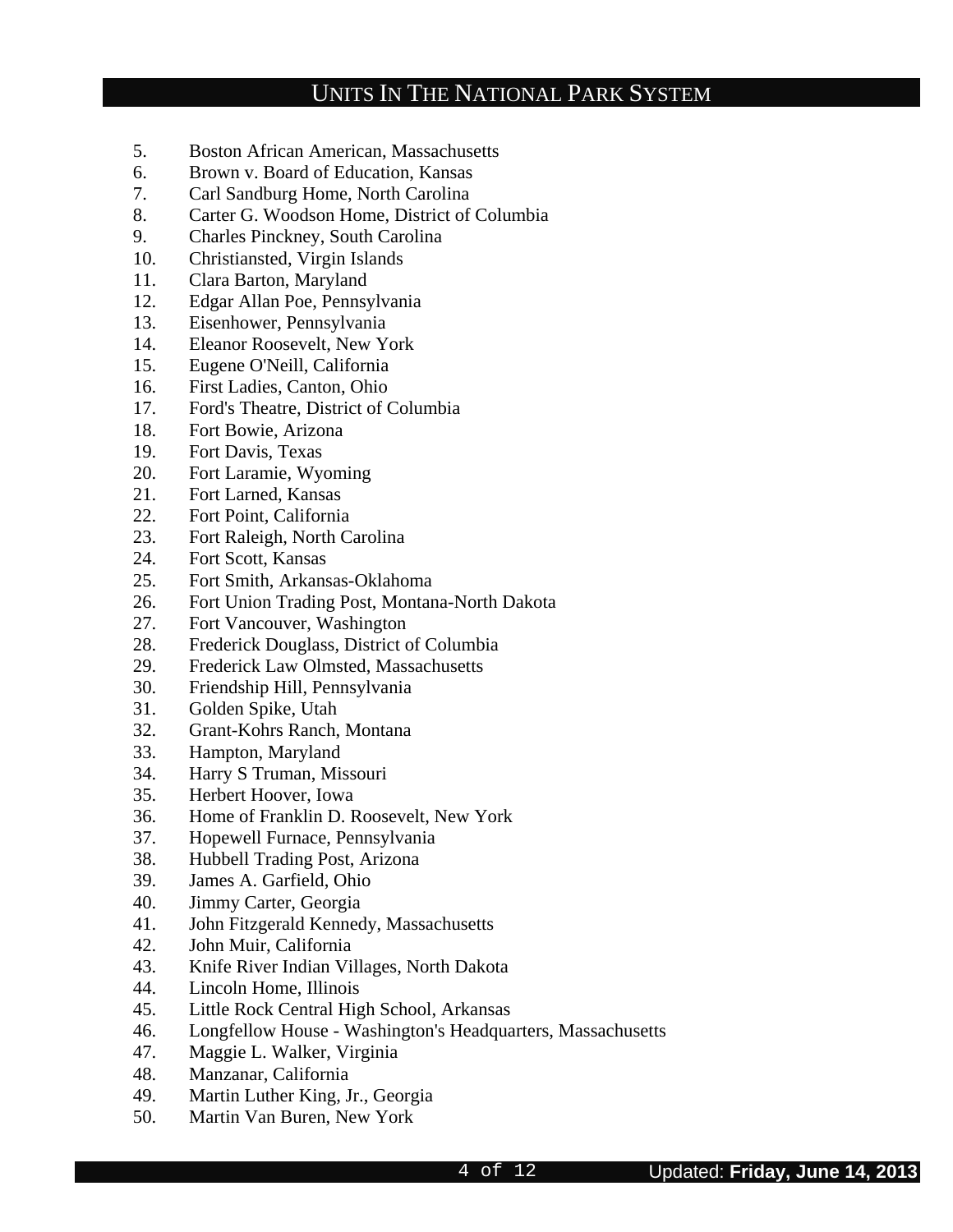- 51. Mary McLeod Bethune Council House, District of Columbia
- 52. Minidoka, S. Central, Idaho
- 53. Minuteman Missile, South Dakota
- 54. Nicodemus, Kansas
- 55. Ninety Six, South Carolina
- 56. Pennsylvania Avenue, District of Columbia
- 57. President William Jefferson Clinton Birthplace Home
- 58. Puukoholā Heiau, Hawaii
- 59. Sagamore Hill, New York
- 60. Saint-Gaudens, New Hampshire
- 61. Saint Paul's Church, New York
- 62. Salem Maritime, Massachusetts
- 63. San Juan, Puerto Rico
- 64. Sand Creek Massacre, Colorado
- 65. Saugus Iron Works, Massachusetts
- 66. Springfield Armory, Massachusetts
- 67. Steamtown, Pennsylvania
- 68. Theodore Roosevelt Birthplace, New York
- 69. Theodore Roosevelt Inaugural, New York
- 70. Thomas Stone, Maryland
- 71. Tuskegee Airmen, Alabama
- 72. Tuskegee Institute, Alabama
- 73. Ulysses S. Grant, Missouri
- 74. Vanderbilt Mansion, New York
- 75. Washita Battlefield, Oklahoma
- 76. Weir Farm, Connecticut
- 77. Whitman Mission, Washington
- 78. William Howard Taft, Ohio

#### **INTERNATIONAL HISTORIC SITES (1)**

1. Saint Croix Island, Maine

#### **NATIONAL LAKESHORES (4)**

- 1. Apostle Islands, Wisconsin
- 2. Indiana Dunes, Indiana
- 3. Pictured Rocks, Michigan
- 4. Sleeping Bear Dunes, Michigan

#### **NATIONAL MEMORIALS (29)**

- 1. Arkansas Post, Arkansas
- 2. Arlington House, The Robert E. Lee Memorial, Virginia
- 3. Chamizal, Texas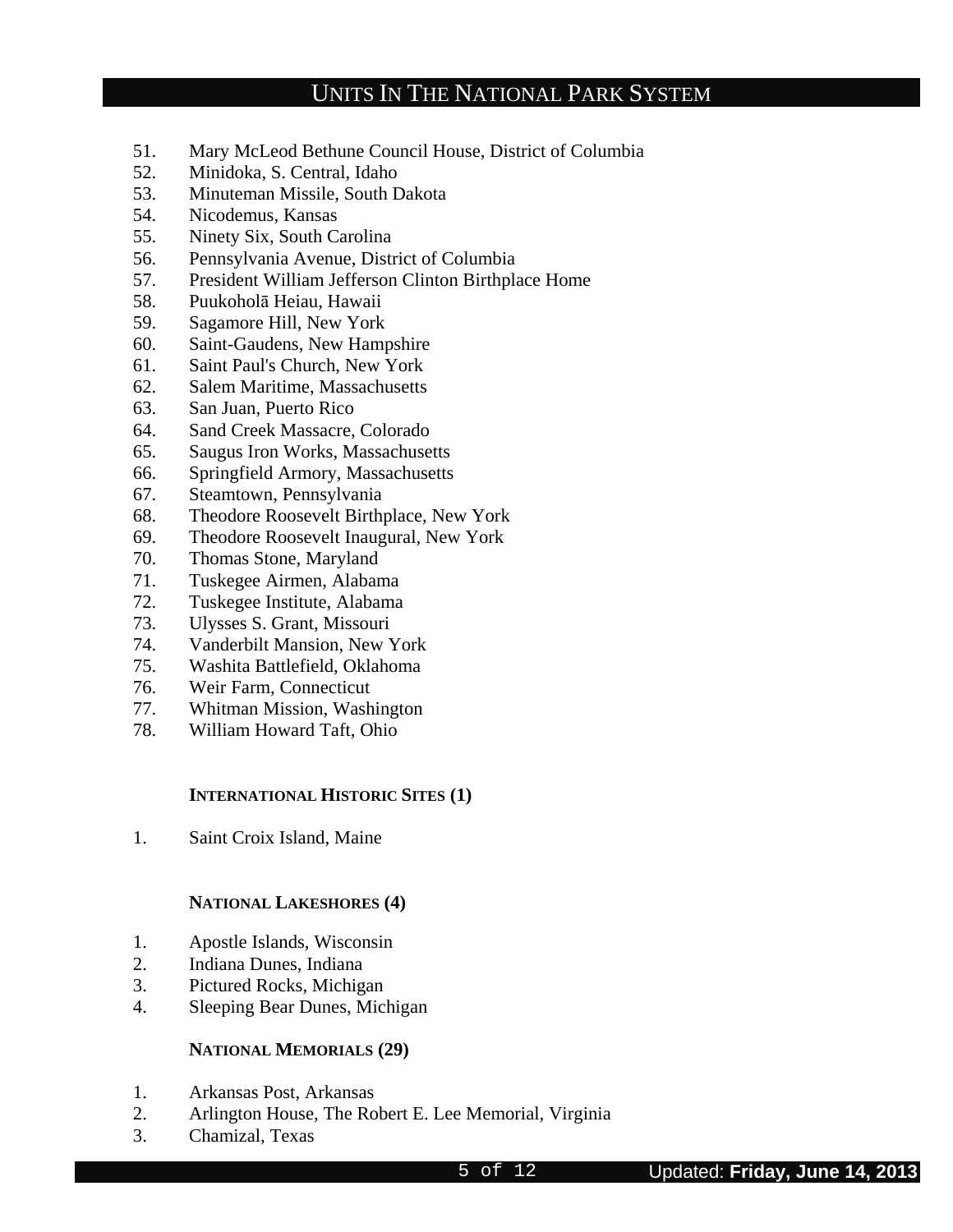- 4. Coronado, Arizona
- 5. De Soto, Florida
- 6. Federal Hall, New York
- 7. Flight 93, Pennsylvania
- 8. Fort Caroline, Florida
- 9. Franklin Delano Roosevelt Memorial, District of Columbia
- 10. General Grant, New York
- 11. Hamilton Grange, New York
- 12. Jefferson National Expansion Memorial, Illinois-Missouri
- 13. Korean War Veterans, District of Columbia
- 14. Johnstown Flood, Pennsylvania
- 15. Lincoln Boyhood, Indiana
- 16. Lincoln Memorial, District of Columbia
- 17. Lyndon Baines Johnson Memorial Grove on the Potomac, District of Columbia
- 18. Martin Luther King, Jr. Memorial, District of Columbia
- 19. Mount Rushmore, South Dakota
- 20. Perry's Victory and International Peace Memorial, Ohio
- 21. Port Chicago Naval Magazine National Memorial, California
- 22. Roger Williams, Rhode Island
- 23. Thaddeus Kosciuszko, Pennsylvania
- 24. Theodore Roosevelt Island, District of Columbia
- 25. Thomas Jefferson Memorial, District of Columbia
- 26. Vietnam Veterans Memorial, District of Columbia
- 27. Washington Monument, District of Columbia
- 28. World War II Memorial, Washington, District of Columbia
- 29. Wright Brothers, North Carolina

#### **NATIONAL MONUMENTS (78)**

- 1. African Burial Ground, New York
- 2. Agate Fossil Beds, Nebraska
- 3. Alibates Flint Quarries, Texas
- 4. Aniakchak, Alaska
- 5. Aztec Ruins, New Mexico
- 6. Bandelier, New Mexico
- 7. Booker T. Washington, Virginia
- 8. Buck Island Reef, Virgin Islands
- 9. Cabrillo, California
- 10. Canyon de Chelly, Arizona
- 11. Cape Krusenstern, Alaska
- 12. Capulin Volcano, New Mexico
- 13. Casa Grande Ruins, Arizona
- 14. Castillo de San Marcos, Florida
- 15. Castle Clinton, New York
- 16. Cedar Breaks, Utah
- 17. Cesar E. Chavez, California
- 18. Charles Young Buffalo Soldiers, Ohio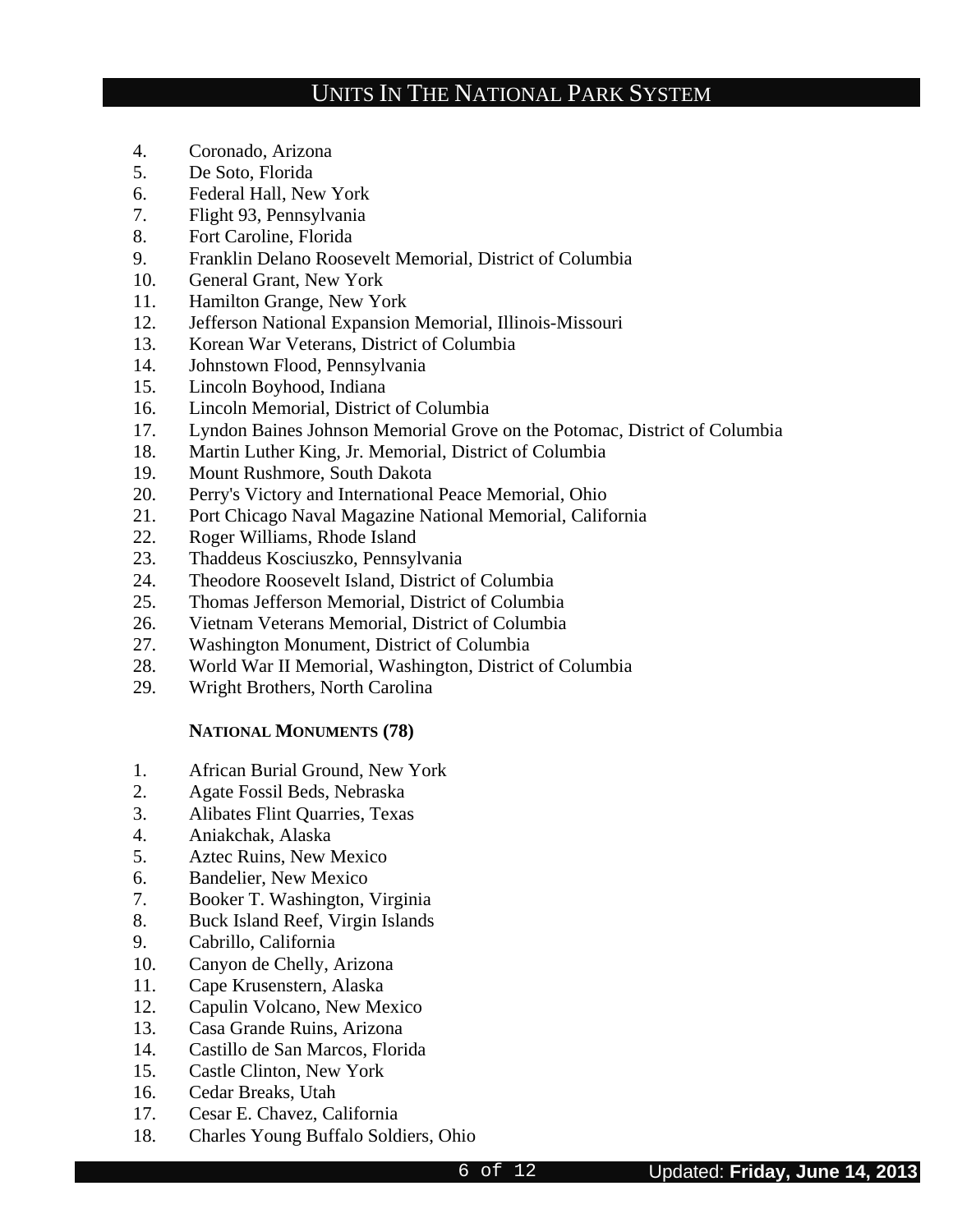- 19. Chiricahua, Arizona
- 20. Colorado, Colorado
- 21. Craters of the Moon, Idaho
- 22. Devils Postpile, California
- 23. Devils Tower, Wyoming
- 24. Dinosaur, Colorado-Utah
- 25. Effigy Mounds, Iowa
- 26. El Malpais, New Mexico
- 27. El Morro, New Mexico
- 28. First State, Delaware
- 29. Florissant Fossil Beds, Colorado
- 30. Fort Frederica, Georgia
- 31. Fort Matanzas, Florida
- 32. Fort McHenry NM and Historic Shrine, Maryland
- 33. Fort Monroe, Virginia
- 34. Fort Pulaski, Georgia
- 35. Fort Stanwix, New York
- 36. Fort Sumter, South Carolina
- 37. Fort Union, New Mexico
- 38. Fossil Butte, Wyoming
- 39. George Washington Birthplace, Virginia
- 40. George Washington Carver, Missouri
- 41. Gila Cliff Dwellings, New Mexico
- 42. Governors Island, Governors Island, New York
- 43. Grand Portage, Minnesota
- 44. Hagerman Fossil Beds, Idaho
- 45. Harriet Tubman Underground Railroad, Maryland
- 46. Hohokam Pima, Arizona
- 47. Homestead NM of America, Nebraska
- 48. Hovenweep, Colorado-Utah
- 49. Jewel Cave, South Dakota
- 50. John Day Fossil Beds, Oregon
- 51. Lava Beds, California
- 52. Little Bighorn Battlefield, Montana
- 53. Montezuma Castle, Arizona
- 54. Muir Woods, California
- 55. Natural Bridges, Utah
- 56. Navajo, Arizona
- 57. Ocmulgee, Georgia
- 58. Oregon Caves, Oregon
- 59. Organ Pipe Cactus, Arizona
- 60. Petroglyph, New Mexico
- 61. Pipe Spring, Arizona
- 62. Pipestone, Minnesota
- 63. Poverty Point, Louisiana
- 64. Rainbow Bridge, Utah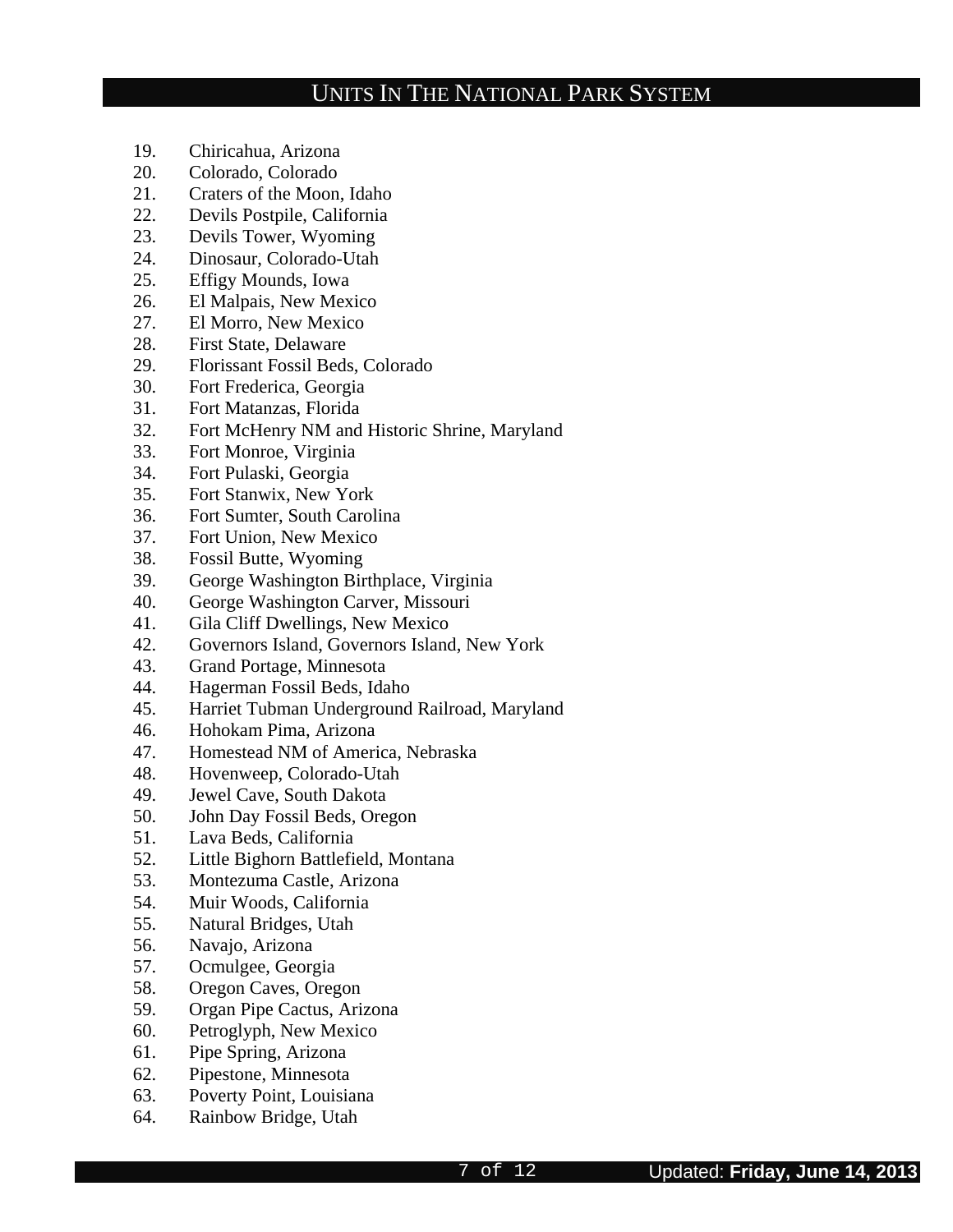- 65. Russell Cave, Alabama
- 66. Salinas Pueblo Missions, New Mexico
- 67. Scotts Bluff, Nebraska
- 68. Statue of Liberty, New York-New Jersey
- 69. Sunset Crater Volcano, Arizona
- 70. Timpanogos Cave, Utah
- 71. Tonto, Arizona
- 72. Tuzigoot, Arizona
- 73. Virgin Islands Coral Reef, St. John, U.S. Virgin Islands
- 74. Walnut Canyon, Arizona
- 75. White Sands, New Mexico
- 76. World War II Valor in the Pacific
- 77. Wupatki, Arizona
- 78. Yucca House, Colorado

#### **NATIONAL PARKS (59)**

- 1. Acadia, Maine
- 2. Arches, Utah
- 3. Badlands, South Dakota
- 4. Big Bend, Texas
- 5. Biscayne, Florida
- 6. Black Canyon of the Gunnison
- 7. Bryce Canyon, Utah
- 8. Canyonlands, Utah
- 9. Capitol Reef, Utah
- 10. Carlsbad Caverns, New Mexico
- 11. Channel Islands, California
- 12. Congaree, South Carolina
- 13. Crater Lake, Oregon
- 14. Cuyahoga Valley, Ohio
- 15. Death Valley, California-Nevada
- 16. Denali, Alaska
- 17. Dry Tortugas, Florida
- 18. Everglades, Florida
- 19. Gates of the Arctic, Alaska
- 20. Glacier Bay, Alaska
- 21. Glacier, Montana
- 22. Grand Canyon, Arizona
- 23. Grand Teton, Wyoming
- 24. Great Basin, Nevada
- 25. Great Sand Dunes NP & Preserve, Colorado
- 26. Great Smoky Mountains, Tennessee-North Carolina
- 27. Guadalupe Mountains, Texas
- 28. Haleakalā, Hawaii
- 29. Hawai'i Volcanoes, Hawaii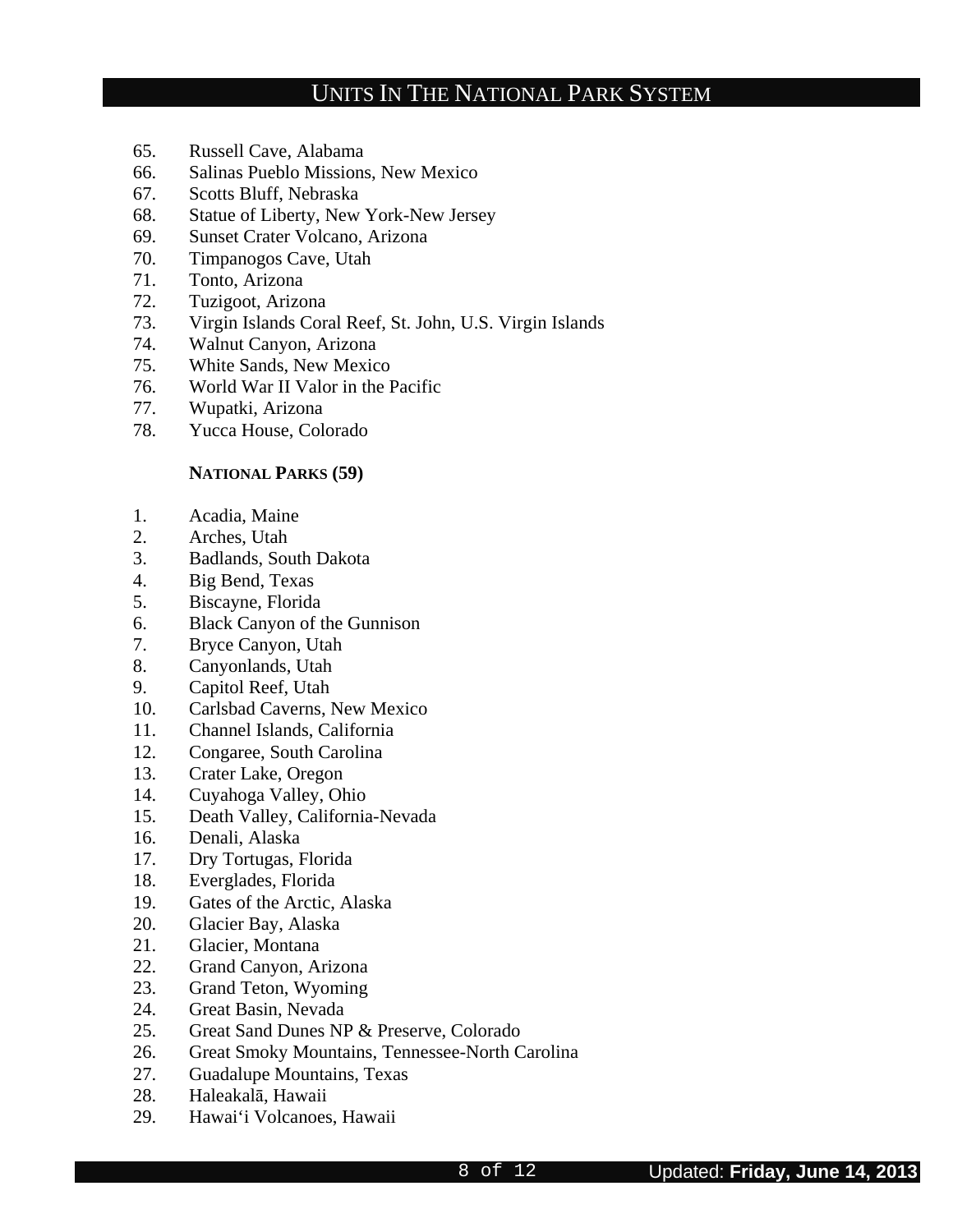- 30. Hot Springs, Arkansas
- 31. Isle Royale, Michigan
- 32. Joshua Tree, California
- 33. Katmai, Alaska
- 34. Kenai Fjords, Alaska
- 35. Kings Canyon, California
- 36. Kobuk Valley, Alaska
- 37. Lake Clark, Alaska
- 38. Lassen Volcanic, California
- 39. Mammoth Cave, Kentucky
- 40. Mesa Verde, Colorado
- 41. Mount Rainier, Washington
- 42. National Park of American Samoa, American Samoa
- 43. North Cascades, Washington
- 44. Olympic, Washington
- 45. Petrified Forest, Arizona
- 46. Pinnacles, California
- 47. Redwood, California
- 48. Rocky Mountain, Colorado
- 49. Saguaro, Arizona
- 50. Sequoia, California
- 51. Shenandoah, Virginia
- 52. Theodore Roosevelt, North Dakota
- 53. Virgin Islands, Virgin Islands
- 54. Voyageurs, Minnesota
- 55. Wind Cave, South Dakota
- 56. Wrangell-St. Elias, Alaska
- 57. Yellowstone, Wyoming-Montana-Idaho
- 58. Yosemite, California
- 59. Zion, Utah

#### **PARKWAYS (4)**

- 1. Blue Ridge Parkway, North Carolina
- 2. George Washington Memorial Parkway, Maryland-Virginia
- 3. John D. Rockefeller Jr., Memorial Parkway, Wyoming
- 4. Natchez Trace Parkway, Mississippi

#### **NATIONAL PRESERVES (18)**

- 1. Aniakchak, Alaska
- 2. Bering Land Bridge, Alaska
- 3. Big Cypress, Florida
- 4. Big Thicket, Texas
- 5. Craters of the Moon, Idaho
- 6. Denali, Alaska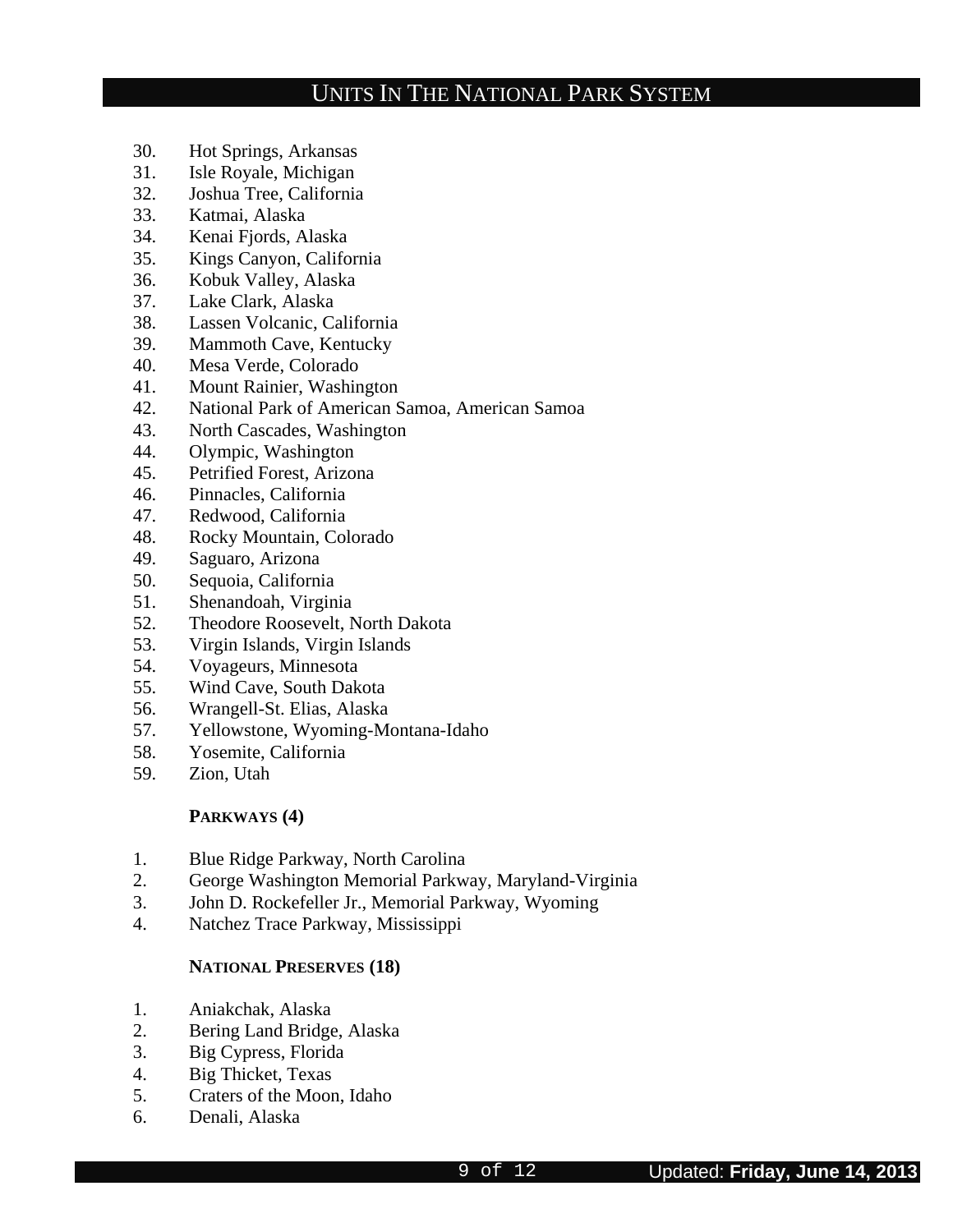- 7. Gates of the Arctic, Alaska
- 8. Glacier Bay, Alaska
- 9. Great Sand Dunes, Colorado
- 10. Katmai, Alaska
- 11. Lake Clark, Alaska
- 12. Little River Canyon, Alabama
- 13. Mojave, California
- 14. Noatak, Alaska
- 15. Tallgrass Prairie, Kansas
- 16. Timucuan Ecological and Historic, Florida
- 17. Wrangell-St. Elias, Alaska
- 18. Yukon-Charley Rivers, Alaska

### **NATIONAL RESERVES (2)**

- 1. City of Rocks, Idaho
- 2. Ebey's Landing NH Reserve, Washington

### **NATIONAL RECREATION AREAS (18)**

- 1. Amistad, Texas
- 2. Bighorn Canyon, Montana-Wyoming
- 3. Boston Harbor Islands, Massachusetts
- 4. Chattahoochee River, Georgia
- 5. Chickasaw, Oklahoma
- 6. Curecanti, Colorado
- 7. Delaware Water Gap, Pennsylvania-New Jersey
- 8. Gateway, New York-New Jersey
- 9. Gauley River, West Virginia
- 10. Glen Canyon, Arizona-Utah
- 11. Golden Gate, California
- 12. Lake Chelan, Washington
- 13. Lake Mead, Nevada-Arizona
- 14. Lake Meredith, Texas
- 15. Lake Roosevelt (formerly Coulee Dam)
- 16. Ross Lake, Washington
- 17. Santa Monica Mountains, California
- 18. \*Whiskeytown Unit, Whiskeytown-Shasta-Trinity, California

### **\*Administered under cooperative agreements with other Federal agencies; remaining units managed by Forest Service.**

### **NATIONAL RIVERS (5)**

- 1. Big South Fork National River and Recreation Area, Tennessee-Kentucky
- 2. Buffalo National River, Arkansas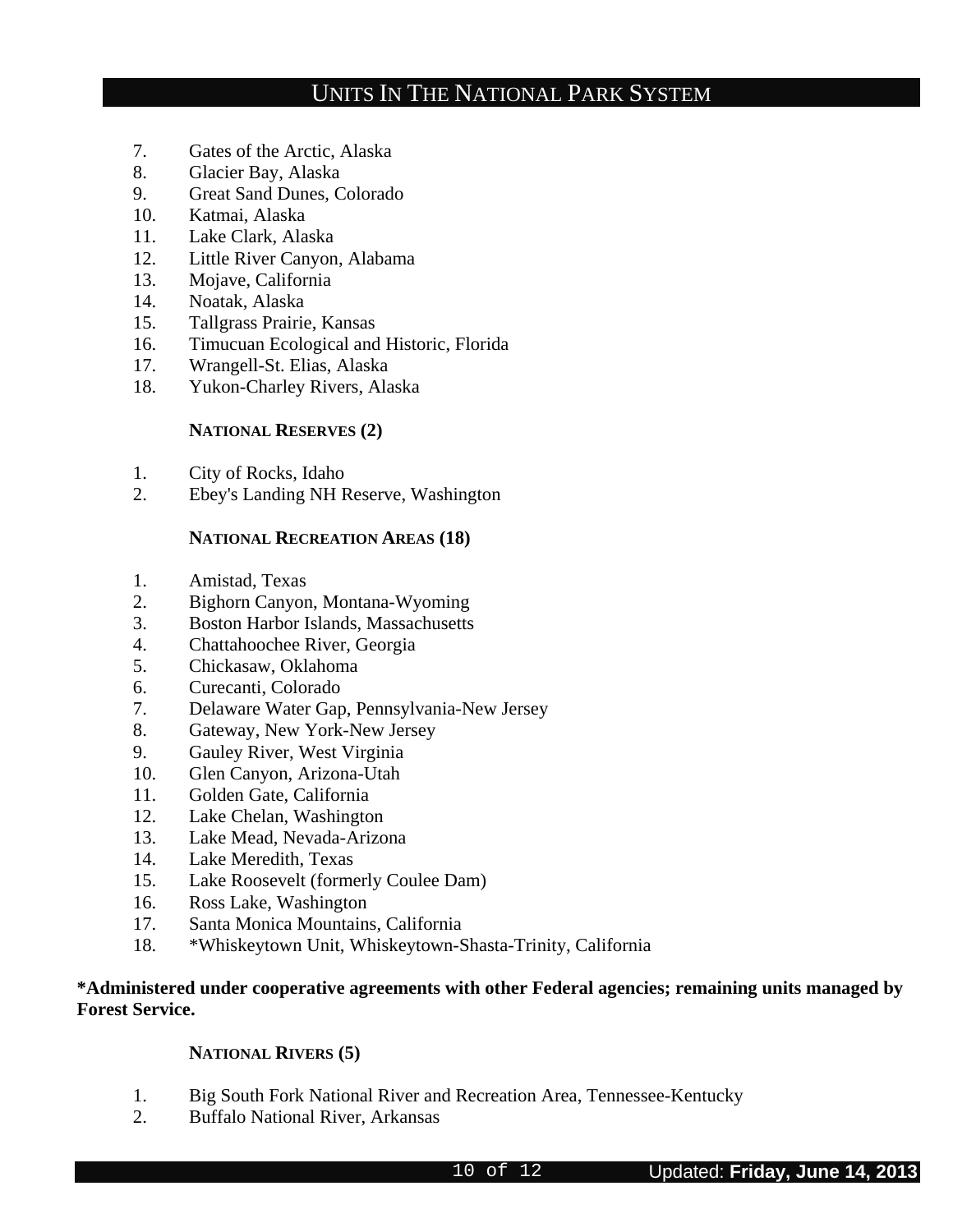- 3. New River Gorge National River, West Virginia
- 4. Mississippi National River and Recreation Areas, Minnesota
- 5. Ozark National Scenic Riverways, Missouri

#### **NATIONAL WILD AND SCENIC RIVERS (10)**

- 1. Alagnak Wild River, Alaska
- 2. Bluestone National Scenic River, West Virginia
- 3. Delaware National Scenic River, Pennsylvania-New Jersey-New York
- 4. Great Egg Harbor National Scenic and Recreational River, New Jersey
- 5. Missouri National Recreational River, Nebraska-South Dakota
- 6. Niobrara National Scenic River, Nebraska-South Dakota
- 7. Obed Wild and Scenic River, Tennessee
- 8. Rio Grande Wild and Scenic River, Texas
- 9. Saint Croix National Scenic Riverway, Minnesota-Wisconsin
- 10. Upper Delaware Scenic and Recreation River, New York-Pennsylvania

### **NATIONAL SCENIC TRAILS (3)**

- 1. Appalachian National Scenic Trail, Maine to Georgia
- 2. Natchez Trace National Scenic Trail, Mississippi-Tennessee
- 3. Potomac Heritage National Scenic Trail, Virginia-Pennsylvania

#### **NATIONAL SEASHORES (10)**

- 1. Assateague Island, Maryland-Virginia
- 2. Canaveral, Florida
- 3. Cape Cod, Massachusetts
- 4. Cape Hatteras, North Carolina
- 5. Cape Lookout, North Carolina
- 6. Cumberland Island, Georgia
- 7. Fire Island, New York
- 8. Gulf Islands, Florida-Mississippi
- 9. Padre Island, Texas
- 10. Point Reyes, California

### **OTHER DESIGNATIONS (11)**

- 1. Catoctin Mountain Park, Maryland
- 2. Constitution Gardens, District of Columbia
- 3. Fort Washington Park, Maryland
- 4. Greenbelt Park, Maryland
- 5. National Capital Parks, District of Columbia
- 6. National Mall, District of Columbia